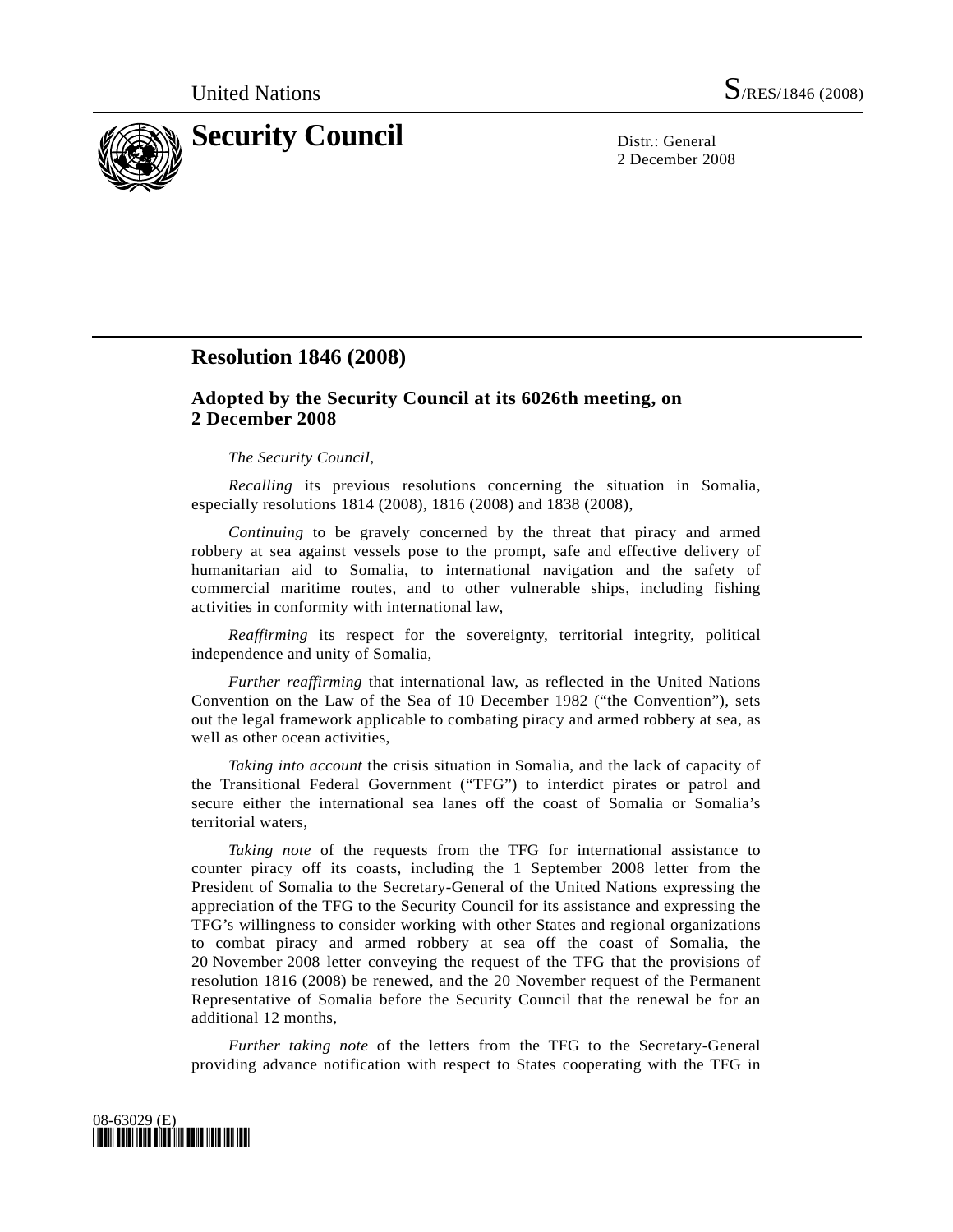the fight against piracy and armed robbery at sea off the coast of Somalia and from other Member States to the Security Council to inform the Council of their actions, as requested in paragraphs 7 and 12 of resolution 1816 (2008), and encouraging those cooperating States, for which advance notification has been provided by the TFG to the Secretary-General, to continue their respective efforts,

*Expressing again* its determination to ensure the long-term security of World Food Programme (WFP) maritime deliveries to Somalia,

*Recalling* that in its resolution 1838 (2008) it commended the contribution made by some States since November 2007 to protect (WFP) maritime convoys, and the establishment by the European Union (EU) of a coordination unit with the task of supporting the surveillance and protection activities carried out by some member States of the European Union off the coast of Somalia, as well as other international and national initiatives taken with a view to implementing resolutions 1814 (2008) and 1816 (2008),

*Emphasizing* that peace and stability within Somalia, the strengthening of State institutions, economic and social development and respect for human rights and the rule of law are necessary to create the conditions for a full eradication of piracy and armed robbery at sea off the coast of Somalia,

*Welcoming* the signing of a peace and reconciliation Agreement ("the Djibouti Agreement") between the TFG and the Alliance for the Re-Liberation of Somalia on 19 August 2008, as well as their signing of a joint ceasefire agreement on 26 October 2008, *noting* that the Djibouti Agreement calls for the United Nations to authorize and deploy an international stabilization force, and *further noting* the Secretary-General's report on Somalia of 17 November 2008, including his recommendations in this regard,

*Commending* the key role played by the African Union Mission to Somalia (AMISOM) in facilitating delivery of humanitarian assistance to Somalia through the port of Mogadishu and the contribution that AMISOM has made towards the goal of establishing lasting peace and stability in Somalia, and *recognizing* specifically the important contributions of the Governments of Uganda and Burundi to Somalia,

*Welcoming* the organization of a ministerial meeting of the Security Council in December 2008 to examine ways to improve international coordination in the fight against piracy and armed robbery off the coast of Somalia and to ensure that the international community has the proper authorities and tools at its disposal to assist it in these efforts,

*Determining* that the incidents of piracy and armed robbery against vessels in the territorial waters of Somalia and the high seas off the coast of Somalia exacerbate the situation in Somalia which continues to constitute a threat to international peace and security in the region,

*Acting* under Chapter VII of the Charter of the United Nations,

 1. *Reiterates* that it condemns and deplores all acts of piracy and armed robbery against vessels in territorial waters and the high seas off the coast of Somalia;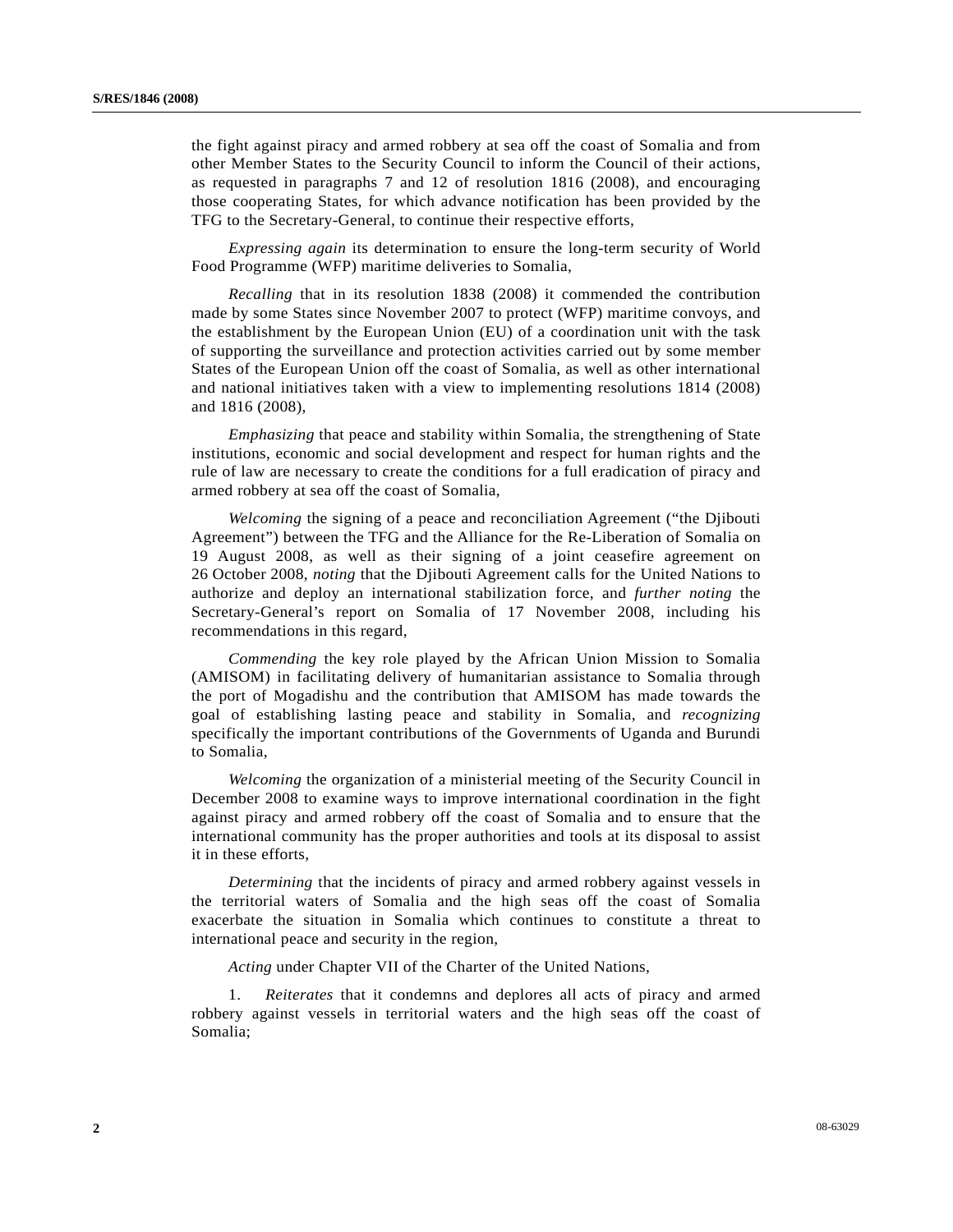2. *Expresses* its concern over the finding contained in the 20 November 2008 report of the Monitoring Group on Somalia that escalating ransom payments are fuelling the growth of piracy off the coast of Somalia;

 3. *Welcomes* the efforts of the International Maritime Organization ("IMO") to update its guidance and recommendations to the shipping industry and to Governments for preventing and suppressing piracy and armed robbery at sea and to provide this guidance as soon as practicable to all Member States and to the international shipping community operating off the coast of Somalia;

 4. *Calls upon* States, in cooperation with the shipping industry, the insurance industry and the IMO, to issue to ships entitled to fly their flag appropriate advice and guidance on avoidance, evasion, and defensive techniques and measures to take if under the threat of attack or attack when sailing in the waters off the coast of Somalia;

 5. *Further calls upon* States and interested organizations, including the IMO, to provide technical assistance to Somalia and nearby coastal States upon their request to enhance the capacity of these States to ensure coastal and maritime security, including combating piracy and armed robbery at sea off the Somali and nearby coastlines;

 6. *Welcomes* initiatives by Canada, Denmark, France, India, the Netherlands, the Russian Federation, Spain, the United Kingdom, the United States of America, and by regional and international organizations to counter piracy off the coast of Somalia pursuant to resolutions 1814 (2008), 1816 (2008) and 1838 (2008), the decision by the North Atlantic Treaty Organization (NATO) to counter piracy off the Somalia coast, including by escorting vessels of the WFP, and in particular the decision by the EU on 10 November 2008 to launch, for a period of 12 months from December 2008, a naval operation to protect WFP maritime convoys bringing humanitarian assistance to Somalia and other vulnerable ships, and to repress acts of piracy and armed robbery at sea off the coast of Somalia;

 7. *Calls upon* States and regional organizations to coordinate, including by sharing information through bilateral channels or the United Nations, their efforts to deter acts of piracy and armed robbery at sea off the coast of Somalia in cooperation with each other, the IMO, the international shipping community, flag States, and the TFG;

 8. *Requests* the Secretary-General to present to it a report, no later than three months after the adoption of this resolution, on ways to ensure the long-term security of international navigation off the coast of Somalia, including the long-term security of WFP maritime deliveries to Somalia and a possible coordination and leadership role for the United Nations in this regard to rally Member States and regional organizations to counter piracy and armed robbery at sea off the coast of Somalia;

 9. *Calls upon* States and regional organizations that have the capacity to do so, to take part actively in the fight against piracy and armed robbery at sea off the coast of Somalia, in particular, consistent with this resolution and relevant international law, by deploying naval vessels and military aircraft, and through seizure and disposition of boats, vessels, arms and other related equipment used in the commission of piracy and armed robbery off the coast of Somalia, or for which there is reasonable ground for suspecting such use;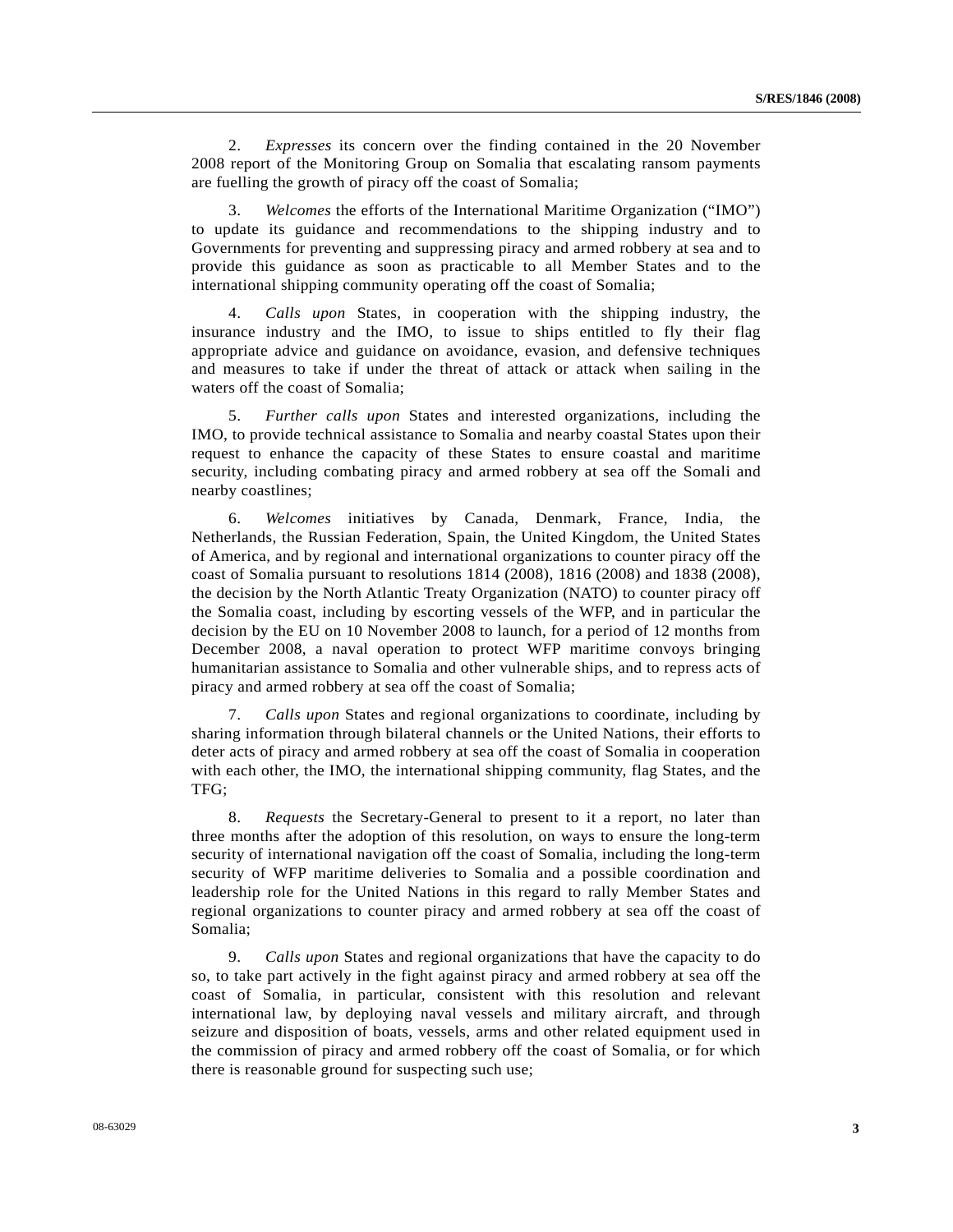10. *Decides* that for a period of 12 months from the date of this resolution States and regional organizations cooperating with the TFG in the fight against piracy and armed robbery at sea off the coast of Somalia, for which advance notification has been provided by the TFG to the Secretary-General, may:

 (a) Enter into the territorial waters of Somalia for the purpose of repressing acts of piracy and armed robbery at sea, in a manner consistent with such action permitted on the high seas with respect to piracy under relevant international law; and

 (b) Use, within the territorial waters of Somalia, in a manner consistent with such action permitted on the high seas with respect to piracy under relevant international law, all necessary means to repress acts of piracy and armed robbery at sea;

 11. *Affirms* that the authorizations provided in this resolution apply only with respect to the situation in Somalia and shall not affect the rights or obligations or responsibilities of Member States under international law, including any rights or obligations under the Convention, with respect to any other situation, and underscores in particular that this resolution shall not be considered as establishing customary international law; and *affirms further* that such authorizations have been provided only following the receipt of the 20 November letter conveying the consent of the TFG;

 12. *Affirms* that the measures imposed by paragraph 5 of resolution 733 (1992) and further elaborated upon by paragraphs 1 and 2 of resolution 1425 (2002) do not apply to supplies of technical assistance to Somalia solely for the purposes set out in paragraph 5 above which have been exempted from those measures in accordance with the procedure set out in paragraphs 11 (b) and 12 of resolution 1772 (2007);

 13. *Requests* that cooperating States take appropriate steps to ensure that the activities they undertake pursuant to the authorization in paragraph 10 do not have the practical effect of denying or impairing the right of innocent passage to the ships of any third State;

 14. *Calls upon* all States, and in particular flag, port and coastal States, States of the nationality of victims and perpetrators of piracy and armed robbery, and other States with relevant jurisdiction under international law and national legislation, to cooperate in determining jurisdiction, and in the investigation and prosecution of persons responsible for acts of piracy and armed robbery off the coast of Somalia, consistent with applicable international law including international human rights law, and to render assistance by, among other actions, providing disposition and logistics assistance with respect to persons under their jurisdiction and control, such victims and witnesses and persons detained as a result of operations conducted under this resolution;

 15. *Notes* that the 1988 Convention for the Suppression of Unlawful Acts Against the Safety of Maritime Navigation ("SUA Convention") provides for parties to create criminal offences, establish jurisdiction, and accept delivery of persons responsible for or suspected of seizing or exercising control over a ship by force or threat thereof or any other form of intimidation; *urges* States parties to the SUA Convention to fully implement their obligations under said Convention and cooperate with the Secretary-General and the IMO to build judicial capacity for the